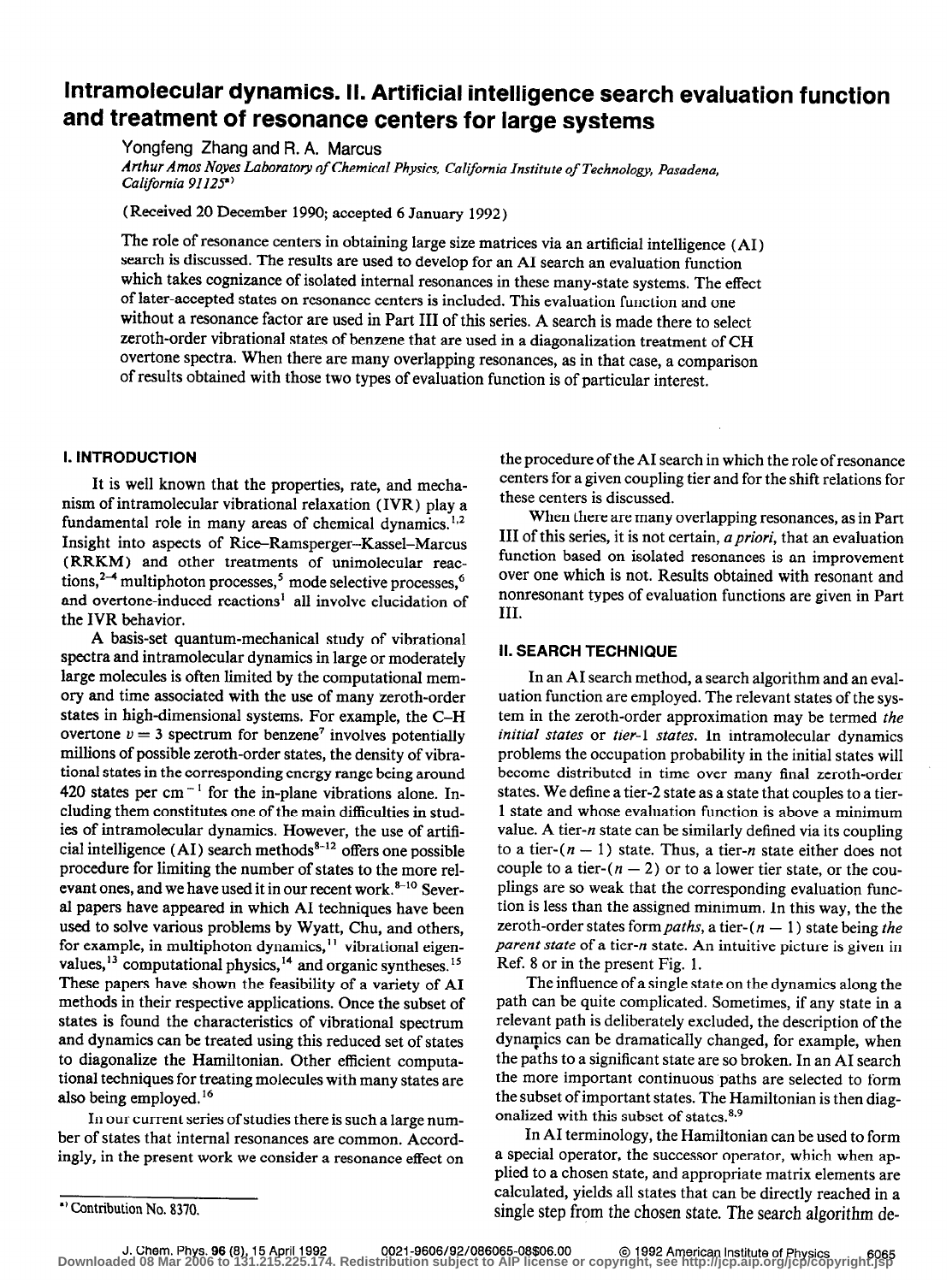termines the order in which possible zeroth-order states (and paths) are considered, and an evaluation function is used to provide an estimate of the importance of the possible zeroth-order states. For intramolecular dynamics problems, beam and best-first searches<sup>8-12</sup> are suitable. In a beam search all possible paths are considered from every newly found state whose evaluation function is above a minimum value. A best-first search considers the most promising of all incomplete paths first. As in the earlier study it is practical to use a compromise $s^{-10}$  whereby a beam search is performed for the first two tiers of searching, so as to obtain a breadth for the initial part of the search, and a best-first search is utilized thereafter.

We consider a path shown in Fig. 1. In previous  $work<sup>8-10</sup>$  the proposed evaluation function was motivated by perturbation theory. The value  $C_n$  of a tier-n state in a path for one of the evaluation functions used there is given by

$$
C_n = \prod_{i=2}^n \frac{|a_{i-1,i}|}{\Delta E_{i1} + \Delta E_{i,i-1}},
$$
 (1)

where

$$
\Delta E_{i1} = |a_{ii} - a_{11}|
$$
  
\n
$$
\Delta E_{i,i-1} = |a_{ii} - a_{i-1,i-1}|,
$$
\n(2)

and the  $a_{ii}$  denote the energies of the basis set states, while  $a_{i-1,i}$  denotes the coupling element of the *i*th state to its parent state, as shown in Fig. 1.

For the systems with a low density of states, the internal resonance among states is not very important, and so Eq. ( 1) was satisfactory, as in Refs. 8 and 9. However, for systems such as benzene at moderate to high energies, the density of states is so high that internal resonance among states is a frequent occurrence. In this case, very small couplings may play an important role. The evaluation function described below is based on the behavior of *isolated* resonance centers.

### Ill. EVALUATION FUNCTION MODIFIED BY INTERNAL RESONANCES

Motivated by the analysis given later in Secs. IV and V, an evaluation function, a dimensionless quantity, which is a



FIG. 1. A single path involving  $n$  states.

generalization of Eq. ( 1 ), is given by

$$
C_n = W_2 \left[ \prod_{i=2}^n |a_{i-1,i}| f \xi(a_{i-1,i-1}, a_{ii}) \right] \eta(a_{33}), \qquad (3)
$$

where  $W_2$  is the weight factor of the tier-2 state in the path, defined later in Eq.  $(17)$ ; f is the tier factor, which describes a decay effect along the path chain;  $\xi$  has a form such as that in Eq.  $(1)$ , or one for parallel circuits, or other variants:<sup>9</sup>

$$
\xi(a_{i-1,i-1},a_{ii}) = \frac{1}{(\Delta E_{i1} + \Delta E_{i,i-1})},
$$
\n(4a)

$$
\xi(a_{i-1,i-1},a_{ii}) = \frac{1}{2} \left[ \frac{1}{\Delta E_{i1}} + \frac{1}{\Delta E_{i,i-1}} \right],
$$
 (4b)

where  $\Delta E_{ij}$  is the absolute value of the energy difference between states i and j,  $|E_i - E_j|$ . Finally,  $\eta$  is a dimensionless factor which characterizes the proximity of a tier-3 state to being in resonance with a tier-l state. Two alternative examples of functional forms for  $\eta$  are

$$
\eta(a_{33}) = \begin{cases}\n\alpha & \text{if } |a_{33} - R_3| < \tau \\
\beta & \text{if } \tau \le |a_{33} - R_3| \le 5\tau \\
1.0 & \text{if } |a_{33} - R_3| > 5\tau\n\end{cases}
$$
\n(5a)

and

$$
\eta(a_{33}) = 1 + A \exp[-B|a_{33} - R_3|/\tau], \tag{5b}
$$

where  $\alpha > \beta > 1$ ,  $a_{33}$  is the energy of the zeroth-order tier-3 state,  $R_3$  denotes the value that  $a_{33}$  would have for exact resonance, i.e.,  $R_3$  is the resonance center for tier-3 states, which is given later in Eqs. (11) and (13);  $\tau$  is the width of the resonance (width at half-height) given later by Eqs. ( 12) and ( 14). In applying Eqs. ( 3) and ( 5) in Part III, we chose some preassigned values for  $\alpha$ ,  $\beta$ , and f or A, B and f.

In the application of Eq. (3) to Part III, we included only the influence of the resonances between tier-l and tier-3 states, coupled via off-resonant tier-2 states. Higher order resonant couplings exist, e.g., tier- 1 and tier-4 states coupled via off-resonant tier-2 and tier-3 states, but they were omitted in our initial efforts to consider the effect of resonances on the AI search. Equation ( 1) follows from Eq. (3) when one sets  $W_2 = f = \eta = 1$  and uses Eq. (4a) for  $\xi$ .

### IV. RESONANCE CENTER AND ITS SHIFT AND WIDTH A. Resonance center

# To motivate the evaluation function given by Eqs. ( 3) to (5), we consider the effect of a resonance center on the coupling between a tier-l and a tier-3 state. In multistate systems the effect of a particular zeroth-order state on the final eigenstates depends both on the couplings between this state and other states and on the energy levels of these zerothorder states. The 3-state system provides a useful illustration

for the role of the resonance in a 3-tier search. We consider a 3-state system  $\{\phi_1, \phi_2, \phi_3\}$ , where  $\phi_1$  corresponds the initial state (i.e., tier-1 state) and  $\phi_2$  and  $\phi_3$ denote a tier-2 state and a tier-3 state, respectively. The eigenstates for this system  $\psi_i$  can be written as  $\Sigma_{i=1}^3 c_{ij} \phi_i$ , where  $i = 1,2,3$ .  $\psi_i$  denotes the eigenstate in which the component  $\phi_i$  is dominant. We write the Hamiltonian for this 3-

state system as

**Downloaded 08 Mar 2006 to 131.215.225.174. Redistribution subject to AIP license or copyright, see http://jcp.aip.org/jcp/copyright.jsp**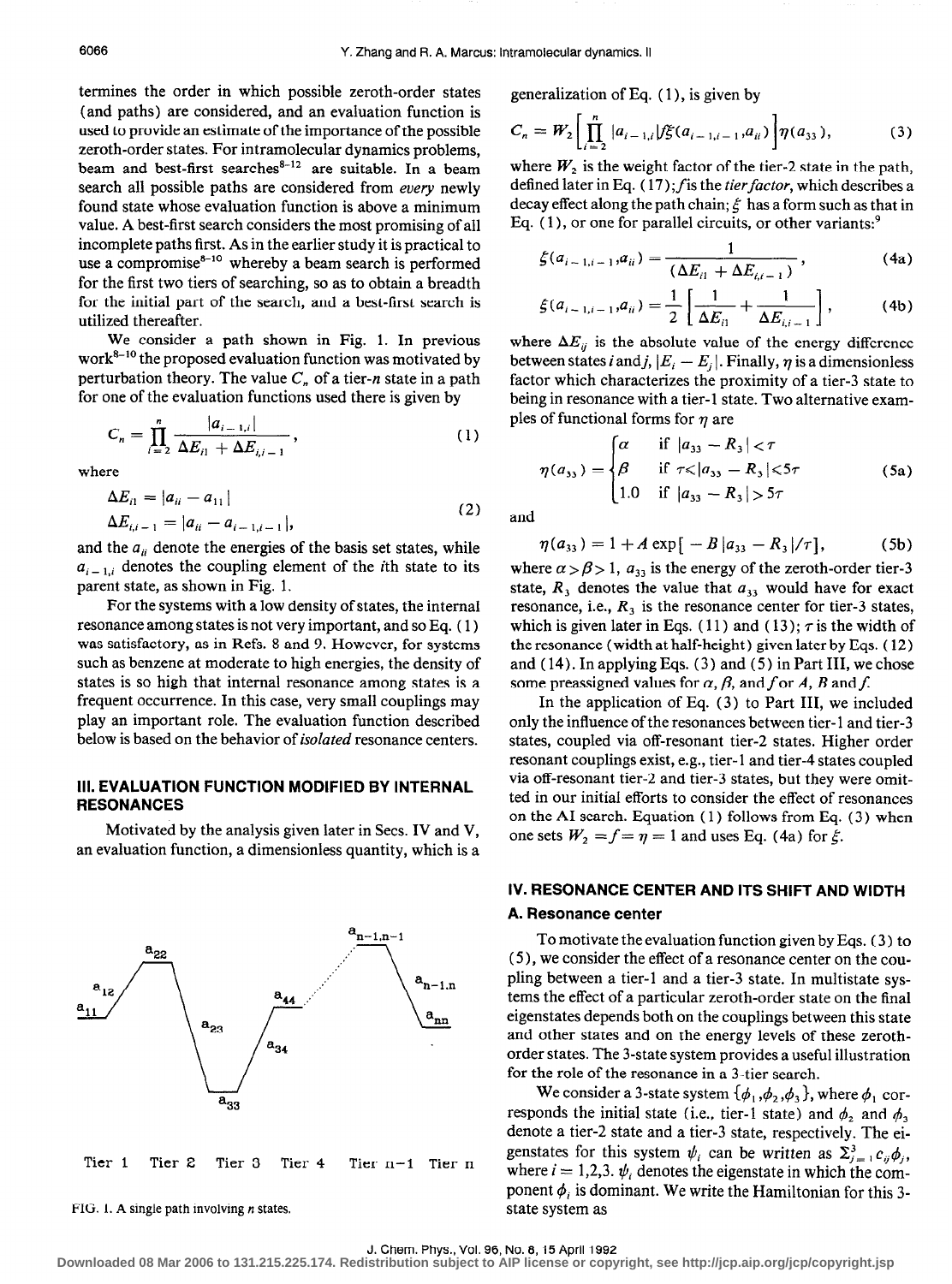$$
\mathbf{H} = \begin{pmatrix} a_{11} & a_{12} & 0 \\ a_{12} & a_{22} & a_{23} \\ 0 & a_{23} & a_{33} \end{pmatrix},
$$
 (6)

i.e., these tier-l and tier-3 states are coupled only via a tier-2 state.

For illustrative purposes, the values  $a_{11} = 8800 \text{ cm}^{-1}$ ,  $a_{22} = 9000 \text{ cm}^{-1}$ , and  $a_{12} = 20 \text{ cm}^{-1}$  are used, values which are typical for the  $v = 3$  overtone of a CH stretching mode in benzene. We next examine, through the quantity  $c_{11}^2$ , the dependence of the eigenvector  $\psi_1$  of the matrix H and of the corresponding eigenvalue  $\epsilon_1$ , upon  $a_{33}$ , for several values of  $a_{23}$ . ( $c_{11}^2$  reflects the  $\phi_1$  contents in the  $\phi_1$ -rich state  $\psi_1$ .) The results show that in a very narrow range of values of  $a_{33}$  , the coefficient  $c_{11}$  , and the eigenvalue of the  $\phi_1$  -domi nant state change extremely rapidly with  $a_{33}$ . The more  $c_{11}^2$ decreases from unity, the more  $\phi_1$  can contribute to  $\psi_3$  and so be propagated along a path involving state 3. The range in which  $c_{11}^2$  changes very rapidly with  $a_{33}$  is termed the resonance range, and the value of  $a_{33}$  for which  $c_{11}^2$  is a minimum (typically cusplike as in Figs. 2 and 3) will be termed the resonance center and denoted by  $R_3$ . If  $a_{33}$  is located in the resonance range a very small value of the product of the  $(\phi_1, \phi_2)$  and  $(\phi_2, \phi_3)$  couplings,  $a_{12}a_{23}$ , will strongly influence the population  $c_{11}^2$  of  $\phi_1$  in  $\psi_1$  (by definition of a resonance), and propagate the influence of  $\phi_1$  along the path involving state 3. For example, if  $a_{33}$  occurs at the resonance center  $R_3$ , in the examples cited below, where  $a_{12} = 20$ cm<sup>-1</sup>, an  $a_{23}$  which is even as small as 0.5 cm<sup>-1</sup> can reduce population of  $\phi_1$  in  $\psi_1$  by as much as 40%, and when as in the case studied  $\phi_2$  is off resonant, it will correspondingly increase the population of  $\phi_1$  in  $\psi_3$ .

If  $a_{23}$ , the coupling between a tier-2 state and tier-3 state, is small the center of the resonance range  $R_3$ , defined above, is almost independent of  $a_{23}$ , as seen in Fig. 2. For this simple case that  $a_{23}$  is small, the value of  $a_{33}$  for which  $c_{11}^2$ will be cusplike, namely  $R_3$ , is simply equal to the energy of



FIG. 2. Resonance centers of 3-state systems for weak coupling, the notation is defined in Eq. (3),  $a_{11} = 8800$ ,  $a_{22} = 9000$ ,  $a_{12} = 20$  cm<sup>-1</sup>.



FIG. 3. Population analysis  $c_{11}^2$  of the  $\phi$ -dominant eigenfunction of 3-state systems for strong couplings. The notation is defined in Eq. (3),  $a_{11} = 8800$ ,  $a_{22} = 9000$ ,  $a_{12} = 20$  cm<sup>-1</sup>.  $a_{23} = 0.5$ , 24.5, 48.5, 72.5, and 96.5 cm<sup>-1</sup>, respectively for (a)–(e). The resonance center occurs for these cases, with a resonance center shift of 0.0, 3.0, 11.8, 25.9, and 46.5 cm<sup>-1</sup>, respectively. The half width at half height of resonance center range for the last four strong couplings are  $\tau = 6.0, 11.9, 18.0,$  and 24.8 cm<sup>-1</sup>, respectively. The population is the square of the coefficient  $c_{11}$  of  $\phi_1$  in the  $\phi_1$ -dominant eigenstate  $\psi_1$ .

the  $\phi_1$ -dominant state in the two-state  $(\phi_1, \phi_2)$  system, denoted by  $\alpha_1$ ,

$$
R_3 \simeq a_1, \tag{7}
$$

where  $\alpha_1$  is obtained from the standard two-state perturbation expression

$$
\alpha_1 = \frac{1}{2} \left\{ (a_{11} + a_{22}) + (a_{11} - a_{22}) \times \left[ 1 + \frac{4a_{12}^2}{(a_{11} - a_{22})^2} \right]^{1/2} \right\}.
$$
\n(8)

If  $|a_{12}/a_{22} - a_{11}|$  is small, we have

$$
\alpha_1 \approx a_{11} - \frac{a_{12}^2}{a_{22} - a_{11}}.
$$
\n(9)

For the actual system,  $\alpha_1$  was obtained by the generalization of Eq. (8 ), namely by a diagonalization of the tier- 1 plus tier-2 states.

#### 6. Shift and width of resonance centers in a simple path

A path is called simple if along the path each parent state couples with only one state in the next tier. Figure 1 provides an example of simple paths. If the coupling  $a_{23}$ between the state 2 and 3 in a simple path is relatively large, the resonance center  $R_3$  will be dependent on  $a_{23}$ , so that there is a shift of the resonance center relative to the case where  $a_{23} \rightarrow 0$ , as seen in the curves a to e in Fig. 3, where the curves a-e correspond to  $a_{23} = 0.5, 24.5, 48.5, 72.5,$  and 96.5  $cm^{-1}$ , respectively. The resonance center for the curve a represents  $\alpha_1$ , since  $\alpha_{23}$  is so small. The shift  $R_3 - \alpha_1$  is seen to be larger the larger  $a_{23}$ .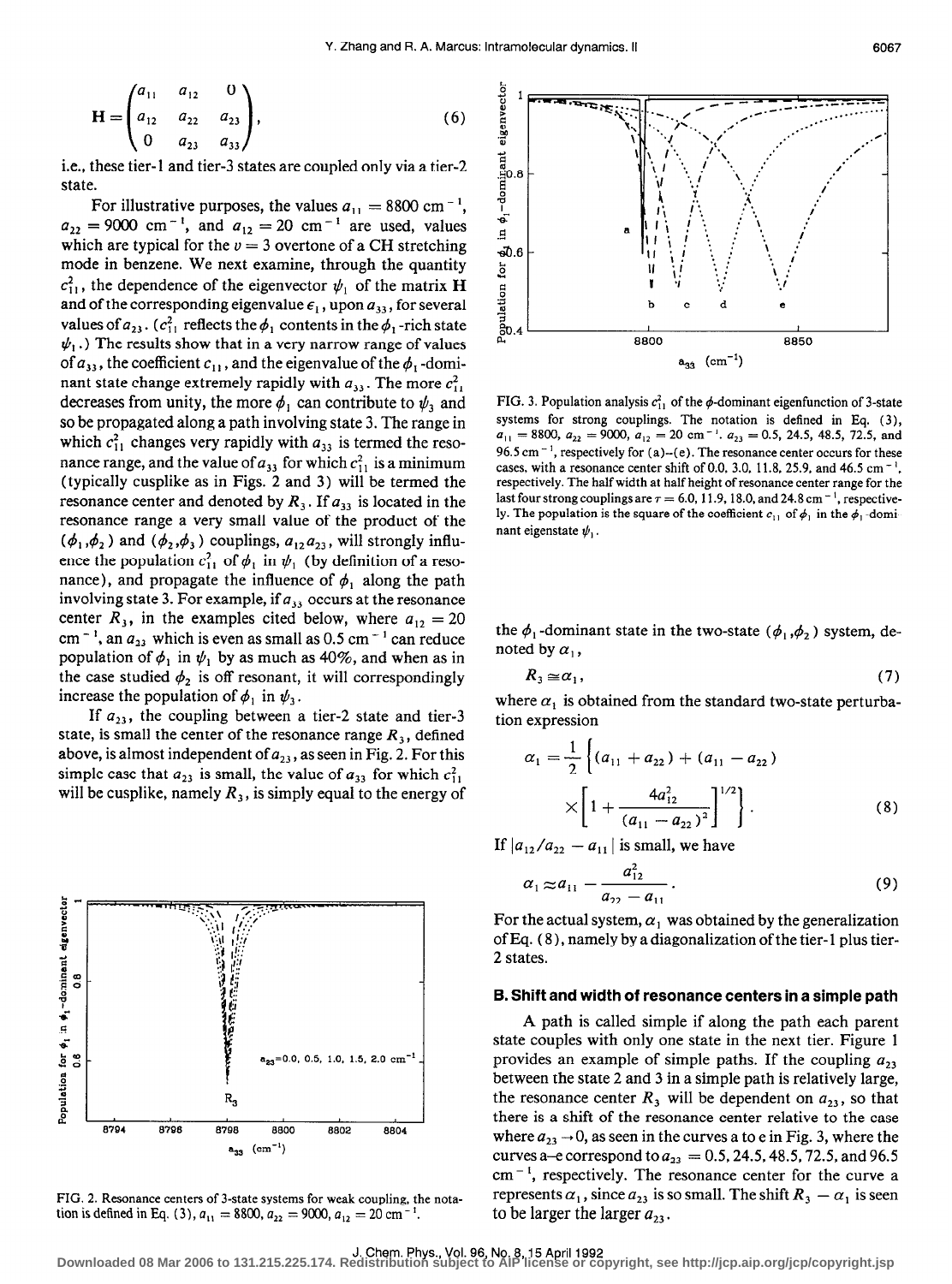We first consider the simple path, and then consider the case where a tier-l state is coupled to more than one tier-3 state ("tree path"). To make a rough estimate of  $R_3 - \alpha_1$ for a simple path, we make use, in Appendix A, of a partitioning method, which is particularly suited to a description of a resonance where states are coupled via an off-resonant state or states. In Eq. (A4) of Appendix A, it is noted that exact resonance occurs when  $\alpha_1$  equals to  $\alpha_3$ ,  $\alpha_1$  and  $\alpha_3$ being the eigenvalues of the tier-l and tier-3 states, as modified by the presence of the tier-2 state [cf. definition in Eq. (A3) of Appendix A]. The value of  $a_{33}$  which satisfies  $\alpha_1 = \alpha_3$  is the exact position of the resonance center and is denoted by  $R_3$ . From Eq. (A4) there we obtain (setting  $E \cong \alpha_1$  in the denominators in Eq. (A4),

$$
R_3 - \alpha_1 \simeq \frac{a_{23}^2}{a_{22} - \alpha_1} \,. \tag{10}
$$

In a perturbation approximation one can set  $\alpha_1 \approx a_{11}$  in the denominator of Eq. ( 10) and the latter equation then reduces to

$$
R_3 - \alpha_1 = \frac{a_{23}^2}{a_{22} - a_{11}} \,. \tag{11}
$$

However, in practice, Eq. ( 10) is used in Part III rather than (11), since  $\alpha_1$  is available from a prediagonalization.

Equations ( 10) and ( 11) are seen in Table I to provide a good approximation for calculating the shift of a resonance center caused by a large coupling  $a_{23}$  between tier-2 states and tier-3 states. In Table I, a comparison is given between the computational results and those calculated from Eqs. ( 10) and ( 11) for the cases given in Fig. 4. The results in Table I demonstrate that both Eqs. ( 10) and ( 11) are in good agreement with these computational results.

The width of the resonance range depends upon the coupling elements  $a_{23}$  and  $a_{12}$ , and on other factors. The partitioning method used in the Appendix A shows that the width of the resonance range at half-height, denoted by  $\tau$ , is given approximately by

$$
\tau \simeq \frac{4}{\sqrt{3}} \left| \frac{a_{12} a_{23}}{a_{22} - a_{11}} \right| \,. \tag{12}
$$

TABLE I. Shift  $R_3 - R_2$  of resonance center for 3-state systems.<sup>\*</sup>

|          | $R_3 - R_2$ , shift of resonance center |            |            |  |
|----------|-----------------------------------------|------------|------------|--|
|          | Computational                           | Calc. by   | Calc. by   |  |
| $a_{23}$ | results                                 | Eq. $(10)$ | Eq. $(11)$ |  |
| 24.5     | 2.92                                    | 2.97       | 3.00       |  |
| 48.5     | 11.7                                    | 11.6       | 11.8       |  |
| 72.5     | 26.1                                    | 26.0       | 26.3       |  |
| 96.5     | 46.4                                    | 46.1       | 46.6       |  |

<sup>a</sup> All numbers are in cm<sup>-1</sup>. The matrix is given by Eq. (1), with  $a_{11} = 8800$ ,  $a_{22}=9000$ , and  $a_{12}=20$  cm<sup>-1</sup>. For this case  $R_2=8798$  cm<sup>-1</sup>



FIG. 4. Eigenvalues in resonance regions of 3-state systems for strong couplings. The notation is defined in Eq. (3),  $a_{11} = 8800$ ,  $a_{22} = 9000$ ,  $a_{12} = 20$ cm<sup>-1</sup>, and  $a_{23} = 0.5$ , 24.5, 48.5, 72.5, and 96.5 cm<sup>-1</sup>, respectively for (a)- $(e)$ . Curve  $a$  is the solid line.

For the examples given in this paper,  $a_{12}/(a_{22} - a_{11})$  is fixed,  $a_{12} = 20$  and  $a_{22} - a_{11} = 200$ , so that

$$
\tau \simeq \frac{1}{4.33} |a_{23}|,
$$

which is a good approximation to the results in Figs. 2 and 3.

It is expected, of course, that there will be substantial "jump" in the eigenvalues at the resonance centers, as illustrated in Fig. 4. The nature of the state changes there, the jump is, in effect, from one adiabatic state to another at the avoided crossing which occurs at the resonance center.

A path accepted in the AI search procedure may contain higher tier states. In our experience for a complicated system such as benzene, tier-6 states or tier-7 states may have to be considered. Nevertheless, we have used a factor  $\eta$  in Eq. (3) only for resonances coupling tier-1 and tier-3 states via off-resonant tier-2 states.

#### C. Shift of resonance centers in a tree path

In practical problems, a tier-2 state may couple with several tier-3 states, as illustrated in Fig. 5. A path, in which several states may share one common parent state, was called a tree path. For completeness, we derive in Appendix B an expression for the resonance center  $R_3$  and for the width for tree paths. However, in our present procedure used in Part III only the simple path formulas for  $R_3$  and  $\tau$  were used.

As shown in Appendix B, the partitioning method is applicable to this tree path case, there now being more than one tier-3 state contributing to the matrices  $M_{ab}$  and  $M_{bb}$  in Appendix A. If we take  $\phi_1$ -rich eigenvalue of  $M_{aa}$  to still be given by  $\alpha_1$ , it is shown in Appendix B that a resonance center at the tier-3 stage for a tree path having  $K$  tier-3 states is located, to a first-order approximation, at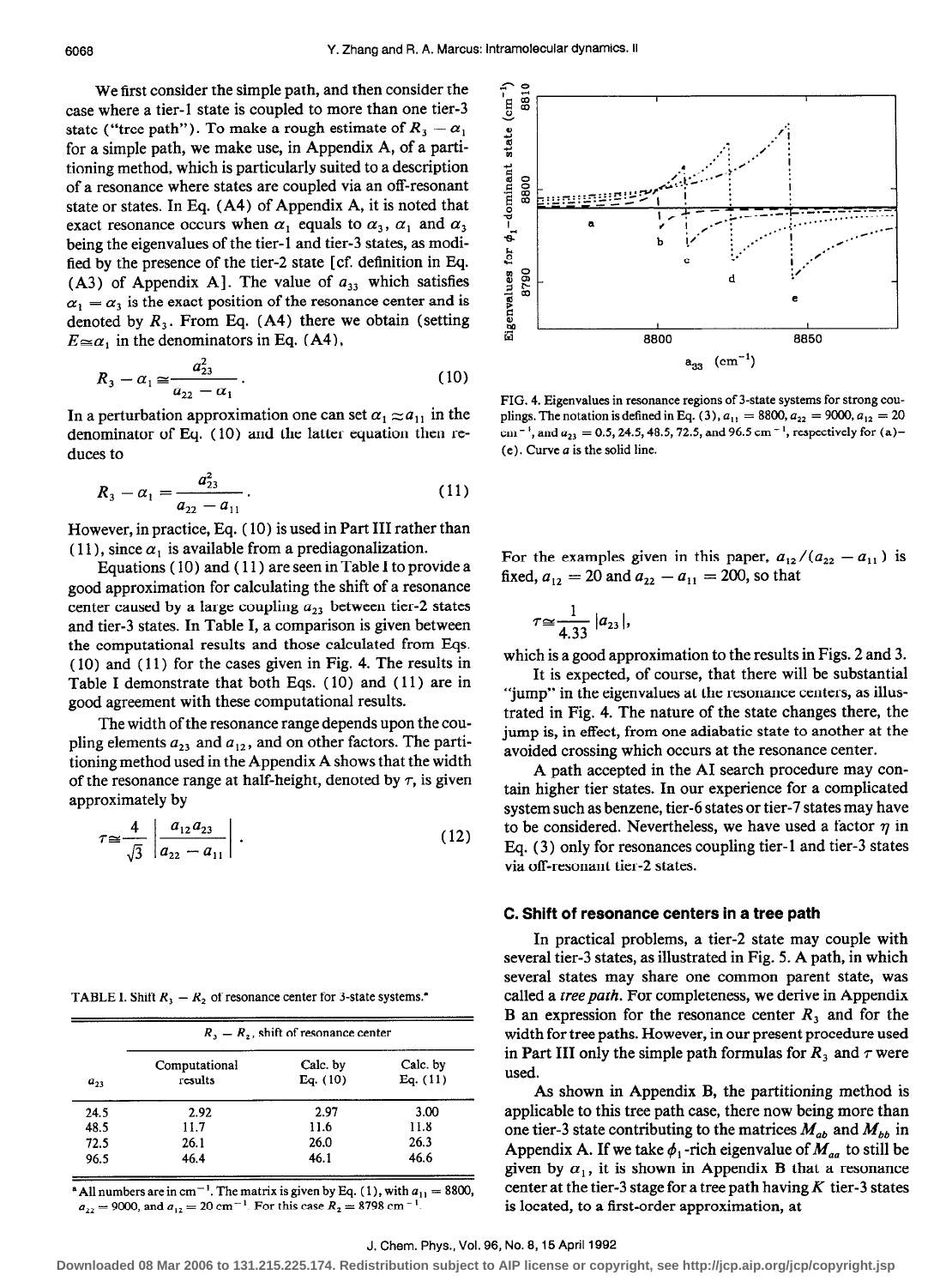



FIG. 5. A tree path.

$$
R_3 = \alpha_1 + \frac{a_{23}^2}{a_{22} - a_{11}} \times \left[ 1 + \sum_{i=2}^K \frac{a_{23_i}^2}{(a_{22} - a_{11})(a_{3\beta_i} - a_{11})} \right], \quad (13)
$$

where  $a_{23}$  is the coupling element between the tier-2 state and the the particular tier-3 state whose value is being considered,  $a_{23}$ ,  $i = 2,3,...,K$  are the coupling elements between the tier-2 state and remaining  $K - 1$  tier-3 states,  $a_{3,3}$ ,  $i = 2,3,...,K$  are the positions of the latter  $K - 1$  tier-3 states. The tree path reduces to a simple path when  $K = 1$ , and Eq. ( 13 ) reduces to Eq. ( 11) correspondingly.

Table II, given in Appendix B, shows the application of Bq. (3), and the second-order approximation given by Eq. (B 18) in Appendix B, for several different tree paths. The comparison between the results obtained using Eq. ( 13 ) and those obtained by directly numerical calculation shows that Eq. ( 13) provides a good description for shift of resonance center for tree paths. In a way similar to that used for the simple paths, the width of resonance center for tree paths is found to be

$$
\tau_{\text{tree}} = \frac{4}{\sqrt{3}} \left| \frac{a_{12} a_{23}}{a_{22} - a_{11} - \delta} \right|, \qquad (14)
$$

where  $\delta$  is defined by Eq. (B12) (cf. Appendix B). If  $\delta = 0$ or if  $\delta$  is negligible, Eq. (14) reduces to the simple path case, asEq. (12).

#### V. EVALUATION FUNCTION

In the present work, the evaluation function given by Eq. (3) incorporates, in addition to perturbation theory, the following factors.

TABLE II. Shift  $R_3 - \alpha_1$  of resonance center for tree path with 3 tier-3 state systems.<sup>\*</sup>

|          |              | Shift $R_3 - \alpha_1$ |                 |           |
|----------|--------------|------------------------|-----------------|-----------|
| $a_{23}$ | $a_{3_23_2}$ | Eq. $(B18)$            | Eq. $(B17)^{b}$ | Numerical |
| 10.50    | 9200.00      | 0.55                   | 0.55            | 0.56      |
|          | 8820.00      | 0.61                   | 0.61            | 0.64      |
|          | 8810.00      | 0.66                   | 0.68            | 0.73      |
|          | 8805.00      | 0.77                   | 0.86            | 0.79      |
| 20.50    | 9200.00      | 2.12                   | 2.12            | 2.21      |
|          | 8820.00      | 2.31                   | 2.34            | 2.37      |
|          | 8810.00      | 2.53                   | 2.61            | 2.76      |
|          | 8805.00      | 2.95                   | 3.28            | 3.22      |
| 30.50    | 9200.00      | 4.68                   | 4.68            | 4.77      |
|          | 8820.00      | 5.12                   | 5.17            | 5.32      |
|          | 8810.00      | 5.59                   | 5.78            | 6.00      |
|          | 8805.00      | 6.52                   | 7.27            | 7.26      |
| 40.50    | 9200.00      | 8.26                   | 8.26            | 8.36      |
|          | 8820.00      | 9.04                   | 9.12            | 9.32      |
|          | 8810.00      | 9.86                   | 10.19           | 10.40     |
|          | 8805.00      | 11.50                  | 12.82           | 11.90     |

'Tree path structure is shown in Fig. 2. Notations of matrix elements are defined in Eq. (B1). In this set of examples,  $K = 3$ ,  $a_{11} = 8800.0$ ,  $a_{22} = 9000.0$ ,  $a_{12} = 20.00$ ,  $a_{333} = 9100.00$ ,  $a_{23_2} = 20.0$ ,  $a_{23_3} = 10.00$ cm<sup>-1</sup>,  $a_{23}$  and  $a_{33}$  are parameters and given in the table, other elements are zero.

<sup>b</sup> Quadratic term was used.

### A. Resonance effect of beam search and definition of W,

In general, in practical problems there may be more than one initial tier-l state and for each initial state there may be many tier-2 states, or a tier-2 state may even couple simultaneously with two or more initial states. In these cases the positions of the tier-l rich states cannot be found simply according to Eq. (9), obtained using two-state perturbation theory. An alternative method, which we use in Part III, is to perform a prediagonalization after the beam search for the tier-2 states and to proceed as follows: The N initial zerothorder states  $\phi_i$  are assigned as the first N states (tier-1 states) in the search procedure. A set of  $(M - N)$  tier-2 states are then collected in the beam search process, all these  $(M - N)$ zeroth-order states being denoted by  $\phi_i$ ,  $j = N + 1,...,M$ . The  $M$  eigenvectors obtained in the prediagonalization of these M zeroth-order states are denoted by  $\psi_i$ ,

$$
\psi_i = \sum_{j=1}^M c_{ij} \phi_j. \tag{15}
$$

The population  $\rho_i$  of tier-1 states in a  $\psi_i$  is defined as

$$
\rho_i = \sum_{j=1}^{N} |c_{ij}|^2.
$$
 (16)

When  $\rho_i$  is greater than a given threshold (such as 0.1), which depends upon density of states and computer capacity, the corresponding eigenvalue of  $\psi_i$  will be considered as a possible resonance center  $\alpha_1$ .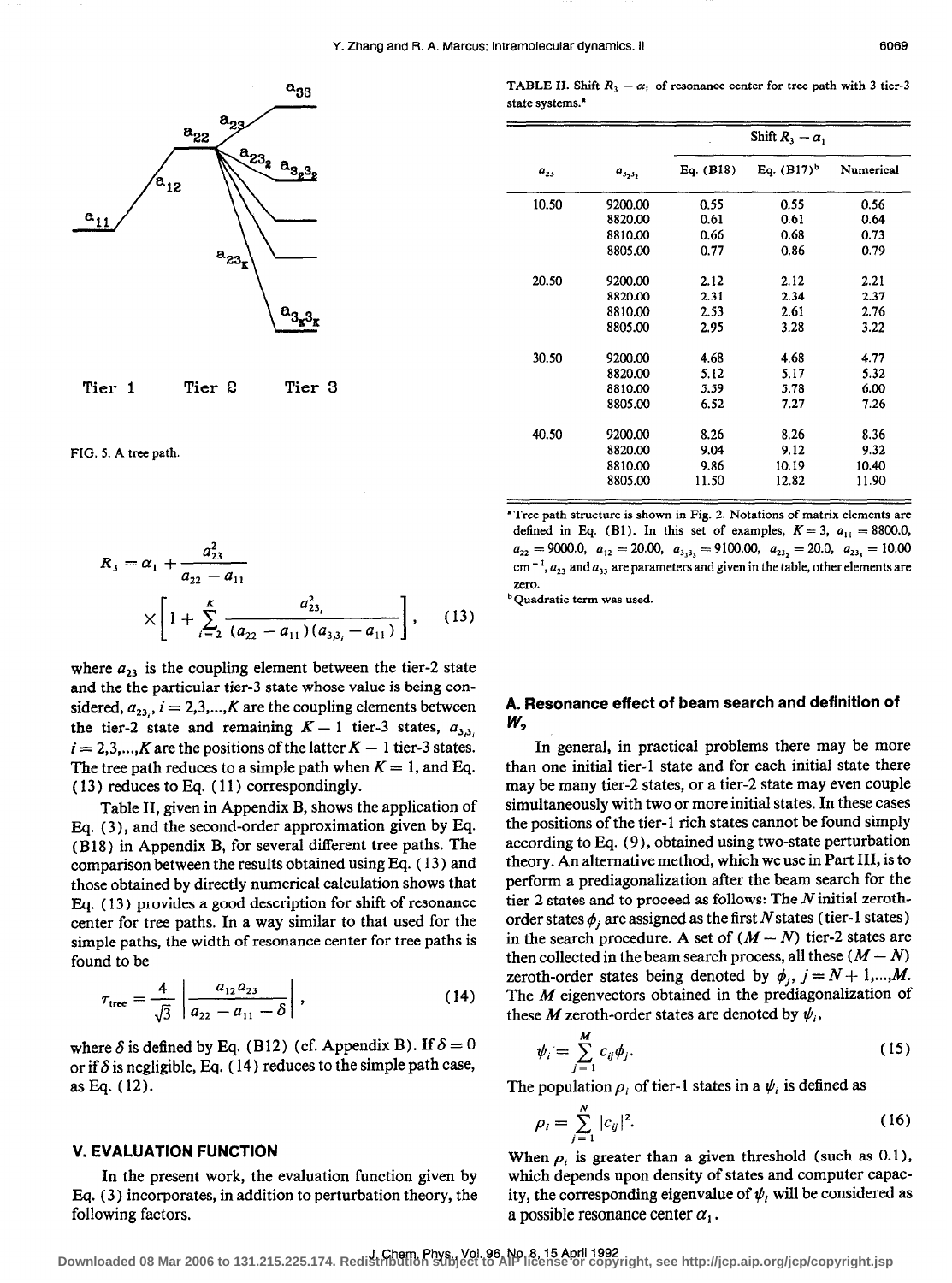The more strongly a tier-2 state  $\phi_i$  $(j = N + 1, N + 2, ..., M)$  mixes with the initial states, the more important the tier-2 state will be. In Eq. (3) this importance is described by a weight factor  $W_2$ . For a practical AI search, there may be several initial states, i.e., tier-l states. The number of tier-2 states are even more, such as more than a hundred in the benzene system treated in Part III. It is sometimes difficult even to assign the parent state for a particular tier-2 state, since it may couple with several initial states. A weight factor for each of the  $(M - N)$  tier-2 states,  $\phi_k$ ,  $k = N + 1, ..., M$  denoted by  $W_2^{(k)}$  is defined using a population analysis procedure,

$$
W_{2}^{(k)} = \sum_{i=1}^{M} \sum_{j=1}^{N} |c_{ij} c_{ik}|,
$$
 (17)

where i ranges over the M prediagonalized (tier-1 plus tier-2) states in Eq. (15) and j over the N initial zeroth-order tier-1 states. Physically, this weight factor describes the relative amount of the N initial states  $\{\phi_1, \phi_2, ..., \phi_N\}$  mixed with a tier-2 state  $\phi_k$  after the beam search on the tier-2 level at the starting point of a path proceeding from prediagonalized states  $\psi_i$ . The weight factor  $W_2^{(k)}$  in Eq. (17) is written as  $W_2$  in the evaluation function given by Eq. (3).

### 6. The effect of later-accepted states on resonance centers

As discussed previously, the influence of a tier-n state on the global coupling picture depends on the proximity of that state to a resonance center. Therefore, the evaluation function needs to contain a factor, denoted by  $\eta$ , to characterize this effect. The value of  $\eta$  is chosen to be given as in Eq. (5), where  $R_2$  is given by Eq. (10). If the interaction between the tier-3 state and its parent state is very strong, i.e., if the element  $a_{33}$  is very large, the corresponding resonance center is shifted from the value  $\alpha_1$  of the prediagonalized tier-1 rich state (prediagonalized over tier-1 and tier-2 states). The position of this resonance center, for the values of  $a_{33}$  after considering the effect from the latest accepted state, was calculated using Eq. (10), which in turn was derived in Appendix A for a simple path.

# C. Choice of  $\xi$  factor

The magnitude of the evaluation function for a tier-i state  $\phi_i$  in a path depends, among other things, upon the mutual relationship between  $a_{11}$ ,  $a_{i-1,i-1}$  and  $a_{ii}$ . In the original equation, Eq. ( 1 ), and in Eq. (4a), the value of the evaluation function is controlled by the larger of the two quantities  $\Delta E_{i1} = |a_{ii} - a_{11}|$  and  $\Delta E_{i,i-1}$  $= |a_{ii} - a_{i-1,i-1}|$ . If the importance of  $\phi_i$  were mainly determined by the smaller of the two quantities  $\Delta E_{i1}$  and  $\Delta E_{i,i-1}$ , the factor  $\xi$  given in Eq. (4b) would be more appropriate.

Combining the above discussions, we obtain the AI search evaluation function shown in Eq. (3).

## D. Application to an actual system

In this section we comment on the resonance centers  $\alpha_1$ and  $R_3$ , that appear in Part III of this series, where the overtone spectra and intramolecular dynamics of CH stretching of benzene are studied. In the application, tier-2 states were obtained using the beam search technique. The number of tier-2 states depends upon the system. For the overtone of  $v_{\text{CH}} = 3$  of benzene, about 200 tier-2 states were found. A prediagonalization of the Hamiltonian using the initial states plus these tier-2 states was performed to obtain corresponding eigenvalues and eigenstates, which may be called tier-2 eigenstates. A population analysis technique was used to identify the tier-2 eigenstates which had major contributions from the initial states. The corresponding eigenvalues of these particular tier-2 eigenstates were regarded as the positions of resonance centers  $\alpha_1$  on the tier-2 level for the system. The weight factors, denoted by  $W_2$ , of the tier-2 states which made an important contribution to the resonance centers were obtained, as were the  $W_2$ 's of other states. The AI search procedure was continued so as to inspect higher tiers using the best-first search technique. When a new tier-3 state is accepted, based on the value of the evaluation function, the influence of the tier-3 state on the resonance centers was also examined. The position of a resonance center is shifted from  $\alpha_1$  to  $R_3$  as in Eqs. (11) and ( 13). Using Eq. (5) one may estimate the importance of a tier-3 state by comparing its energy with  $R_3$ , and change its "value" accordingly.

The application and comparison of the present evaluation functions to benzene are given in Part III of this series.

#### ACKNOWLEDGMENTS

This research was supported by the Caltech Consortium in Chemistry and Chemical Engineering; Founding Members: E. I. du Pont de Nemours and Company, Inc., Eastman Kodak Company, and Minnesota Mining and Manufacturing Company. It is a pleasure to acknowledge also the support of this research by a grant from the National Science Foundation.

#### APPENDIX A: WIDTH OF TIER-3 RESONANCE RANGES

The width of resonance range is described by the width at half-height of the resonance near the resonance center,  $R_3$ .

The partitioning method<sup>17</sup> will be used to discuss this width for a simple path. Equation (7) is rewritten as

0 h-e= a33 -E ----- az3 (AlI

i.e.,  $M$  denotes the partitioned matrix. By defining a matrix  $\overline{M}_{aa}$  by<sup>17</sup>

$$
\overline{M}_{aa} = M_{aa} - M_{ab} M_{bb}^{-1} M_{ba}, \qquad (A2)
$$

where the definition of  $M$  matrices is given in Eq. (A1), we have

$$
\overline{M}_{aa} = \begin{pmatrix} \alpha_1 - E & \beta \\ \beta & \alpha_3 - E \end{pmatrix},\tag{A3}
$$

#### J. Chem. Phys., Vol. 96, No. 8.15 April 1992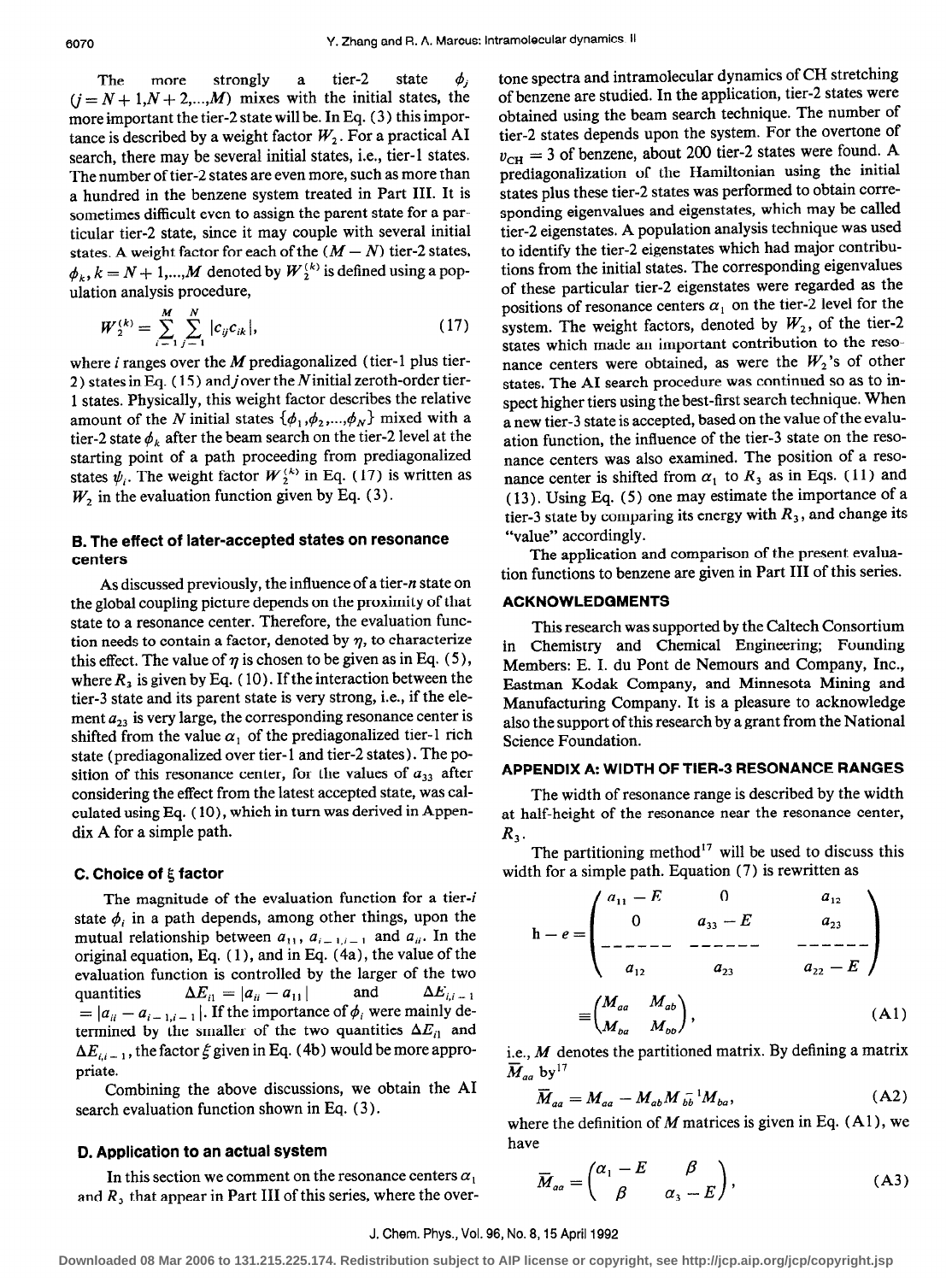where

$$
\alpha_1 = a_{11} - \frac{a_{12}^2}{a_{22} - E},
$$
  
\n
$$
\alpha_3 = a_{33} - \frac{a_{23}^2}{a_{22} - E},
$$
  
\n
$$
\beta = \frac{a_{12}a_{23}}{a_{22} - E}.
$$
\n(A4)

The eigenvalues E are obtained from det  $\overline{M}_{aa} = 0$ . Exact resonance occurs when  $\alpha_3 = \alpha_1$ . When the resulting value of  $a_{33}$  is denoted by  $R_3$ , and the E in the expression for  $\alpha_3$  is replaced by  $\alpha_1$ , Eq. (10) is obtained from Eq. (A4).

The eigenvalue  $E_1$  of the  $\phi_1$ -dominant eigenstate is easily found from Eq. (A3),

$$
E_1 = \frac{1}{2}(\alpha_1 + \alpha_3) + \frac{1}{2}(\alpha_1 - \alpha_3)\sqrt{1 + 4x^2},
$$
 (A5)

where

$$
x = \frac{\beta}{\alpha_1 - \alpha_3} \,. \tag{A6}
$$

The positive sign is chosen for  $E_1$  in Eq. (A5), since we wish  $E_1$  to tend to  $\alpha_1$  when  $\beta$  tends to zero;  $E_1$  being the eigenvalue of the  $\phi_1$ -dominant state. Using the partitioning formulation the coefficient  $c_a$  in the  $\phi$  subspace matrix<sup>17</sup>

$$
\overline{M}_{aa}c_a = 0, \tag{A7}
$$

with coefficients in  $c_a$  being  $c_{1a}$  (the  $\phi_1$ -rich state) and  $c_{3a}$ (the  $\phi_3$ -rich state), we have

$$
c_{1a}^2 = \frac{\beta^2}{\beta^2 + (\alpha_1 - E)^2}.
$$
 (A8)

At a resonance center,  $\phi_1$  strongly mixes with  $\phi_3$  such that  $c_{1a}^2 = c_{3a}^2 = 0.5$ , as is seen in Figs. 3 and 4. Therefore, at "half height"  $c_1^2$  is midway between 0.5 and unity (cf. Figs. 2) and 3), and hence is given by

$$
c_{1a}^2 = \frac{3}{4}.\tag{A9}
$$

Combining Eqs. (A9), (A8), and (A5) we have the equation for x

$$
(1 - \sqrt{1 + 4x^2})^2 = \frac{4}{3}x^2, \tag{A10}
$$

where x is defined by Eq.  $(A6)$ . The roots of Eq.  $(A10)$  are

$$
x = \pm (\sqrt{3}/2)
$$

The values of  $a_{33}$  corresponding to the roots of x are

$$
a_{33}^{\pm} = a_{11} - \frac{\pm (2/\sqrt{3})a_{12}a_{23} + a_{12}^2 - a_{23}^2}{a_{22} - E^{\pm}}, \quad \text{(A11)}
$$

where  $E^{\pm}$  is the eigenvalue corresponding to  $a_{33}^{\pm}$ . When, in a perturbation approximation the  $E^{\pm}$  in the denominator is replaced approximately by  $a_{11}$ , the width at half-height for the resonance is

$$
\tau = |a_{33}^+ - a_{33}^-| = \frac{4}{\sqrt{3}} \left| \frac{a_{12} a_{23}}{a_{22} - a_{11}} \right|, \qquad (A12)
$$

which is the result given by Eq. ( 12).

### APPENDIX B: RESONANCE CENTER SHIFT FOR TREE PATHS

We consider a tree path with  $K$  tier-3 states as shown in Fig. 5. These tier-3 states are located at  $a_{33}$ ,  $a_{3_2,3_2},...,a_{3_k,3_k}$ , respectively, where  $a_{33}$  is the energy of the particular tier-3 state whose value is being considered. The coupling elements between the tier-2 states and these tier-3 states are  $a_{23}$ ,  $a_{23},...,a_{23k}$ , respectively. To study the shift of resonance centers we consider  $a_{33}$  as being a variable, and other  $a_{3,3}$ ,  $(j = 2,...,k)$  being given parameters.

The partitioning method<sup>17</sup> will be again used to study the shift of resonance center for tree paths. The Hamiltonian may be written in the partitioned form,

| $\begin{pmatrix} a_{11} - E & 0 \\ 0 & a_{33} - E \end{pmatrix}$ |                |                |
|------------------------------------------------------------------|----------------|----------------|
|                                                                  |                |                |
|                                                                  | $a_{3_23_2}-E$ |                |
|                                                                  | $\frac{1}{2}$  | $\sim 20$      |
|                                                                  |                | $a_{3_k3_k}$ - |
|                                                                  | $a_{23}$       | $a_{23}$       |

$$
\begin{array}{ccc}\n\dots & 0 & a_{12} \\
\dots & 0 & a_{23} \\
\dots & \vdots & \vdots \\
\vdots & \vdots & \vdots \\
a_{3_k3_k} - E & a_{23_k} \\
\vdots & \vdots & \vdots \\
a_{23_k} & a_{22} - E\n\end{array}\n=\n\begin{pmatrix}\nM_{aa} & M_{ab} \\
M_{ba} & M_{bb}\n\end{pmatrix}.
$$
\n(B1)

 $M_{bb}$  is a special form of the matrix B

$$
B = \begin{pmatrix} b_{11} & 0 & \cdots & b_{1m} \\ 0 & b_{22} & \cdots & b_{2m} \\ \vdots & \vdots & \ddots & \vdots \\ b_{1m}^* & b_{2m}^* & \cdots & b_{mm} \end{pmatrix},
$$
 (B2)

where the only nonzero elements are  $b_{ii}$  and  $b_{im}$ ,  $i = 1$  to m. It is not difficult to find its determinant  $|B|$  and inverse  $B^{-1}$ ,

 $|B| = P \cdot C$ ,  $(B3)$ 

where

I

$$
P = \prod_{j=1}^{m-1} b_{jj},
$$
 (B4)

$$
C = b_{mm} - \sum_{j=1}^{m-1} \frac{|b_{jm}|^2}{b_{jj}},
$$
 (B5)

#### J. Chem. Phys., Vol. 96, No. 8, 15 April 1992

**Downloaded 08 Mar 2006 to 131.215.225.174. Redistribution subject to AIP license or copyright, see http://jcp.aip.org/jcp/copyright.jsp**